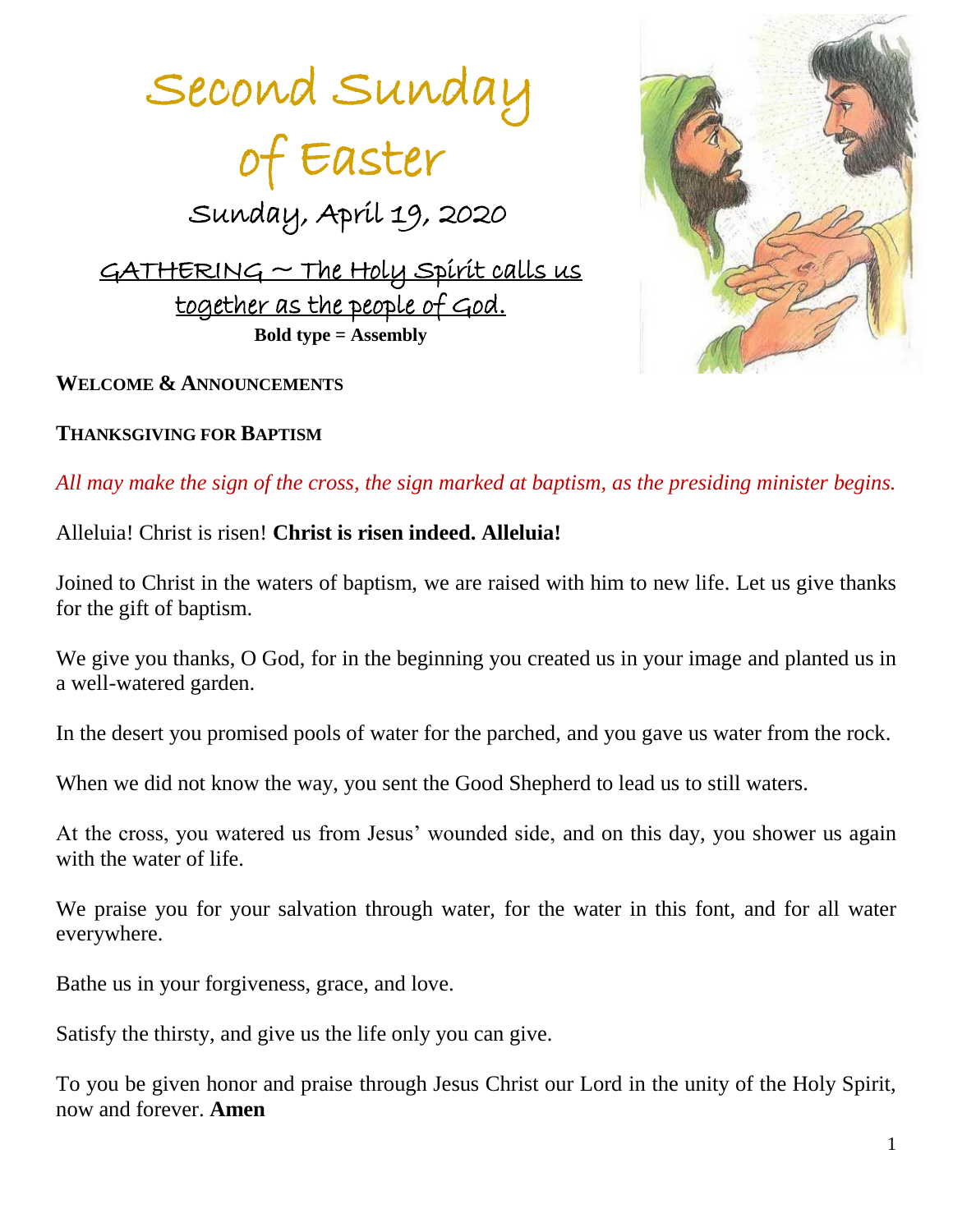

Text: John of Damascus, c. 696-c. 754; tr. John Mason Neale, 1818-1866, alt. Music: GAUDEAMUS PARITER, Johann Horn, 1490-1547

### **GREETING**

The grace of our Risen Lord, Jesus Christ, the love of God and the communion of the Holy Spirit, be with you all. **And also with you.**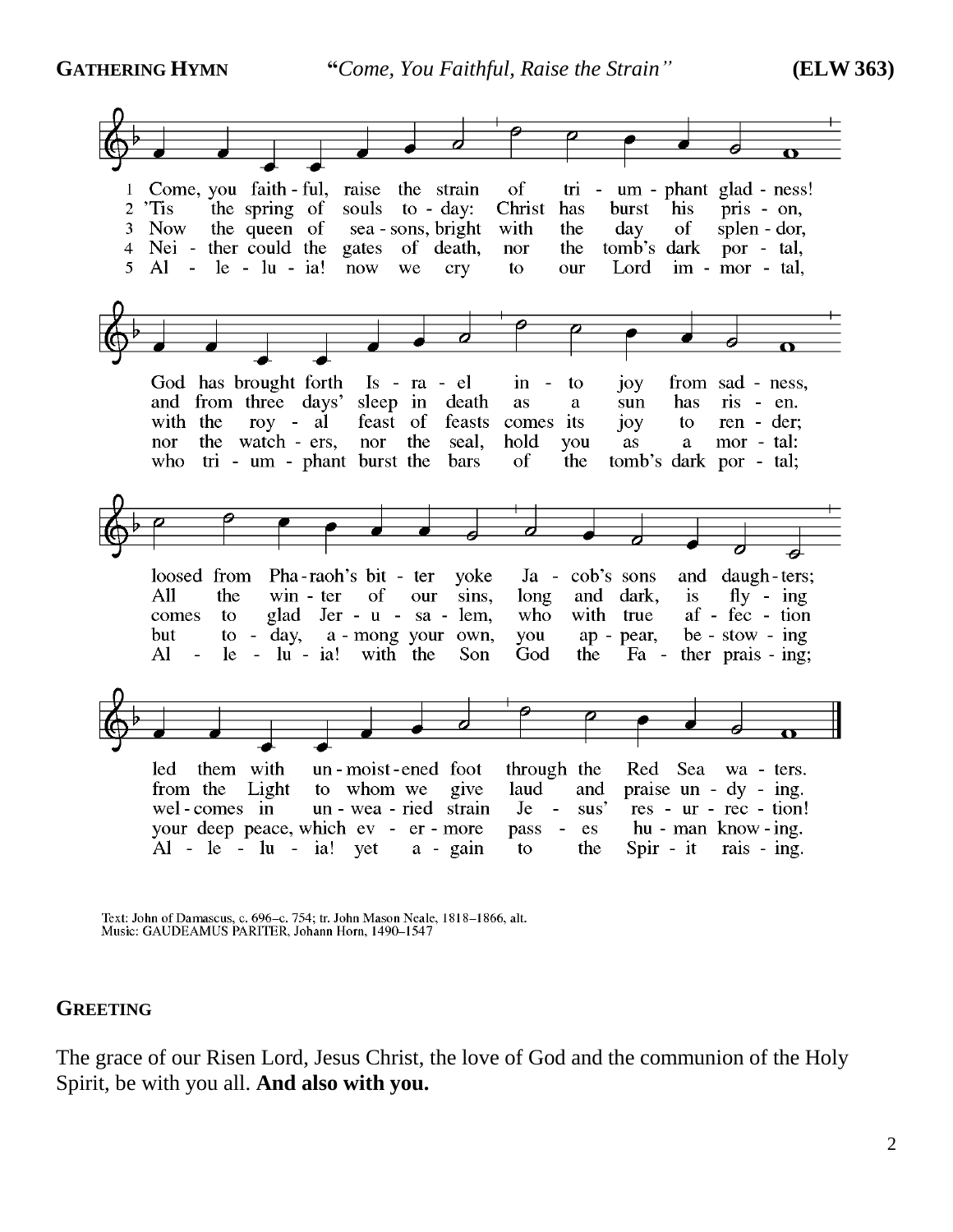### **PRAYER OF THE DAY**

Let us pray. Almighty and eternal God,

**You are the strength of those who believe, and the hope of those who doubt. May we, who have not seen, have faith in you and receive the fullness of Christ's blessing, who lives and reigns with you and the Holy Spirit, one God, now and forever. Amen**

# $WORD \sim$  God speaks to us in scripture reading, preaching, and song.

### **FIRST READING** (For your own reading) ACTS 2:14a, 22-32

<sup>14a</sup>Peter, standing with the eleven, raised his voice and addressed [the crowd], <sup>22</sup> You that are Israelites, listen to what I have to say: Jesus of Nazareth, a man attested to you by God with deeds of power, wonders, and signs that God did through him among you, as you yourselves know— $^{23}$ this man, handed over to you according to the definite plan and foreknowledge of God, you crucified and killed by the hands of those outside the law.  $^{24}$ But God raised him up, having freed him from death, because it was impossible for him to be held in its power. <sup>25</sup>For David says concerning him,

'I saw the Lord always before me,

for he is at my right hand so that I will not be shaken;

 $^{26}$ therefore my heart was glad, and my tongue rejoiced;

moreover my flesh will live in hope.

 $^{27}$ For you will not abandon my soul to Hades,

or let your Holy One experience corruption.

<sup>28</sup>You have made known to me the ways of life;

you will make me full of gladness with your presence.'

<sup>29</sup>"Fellow Israelites, I may say to you confidently of our ancestor David that he both died and was buried, and his tomb is with us to this day.  $\frac{30}{9}$ Since he was a prophet, he knew that God had sworn with an oath to him that he would put one of his descendants on his throne.  $31$ Foreseeing this, David spoke of the resurrection of the Messiah, saying,

'He was not abandoned to Hades,

nor did his flesh experience corruption.'

 $32$ This Jesus God raised up, and of that all of us are witnesses."

### The word of the Lord. **Thanks be to God.**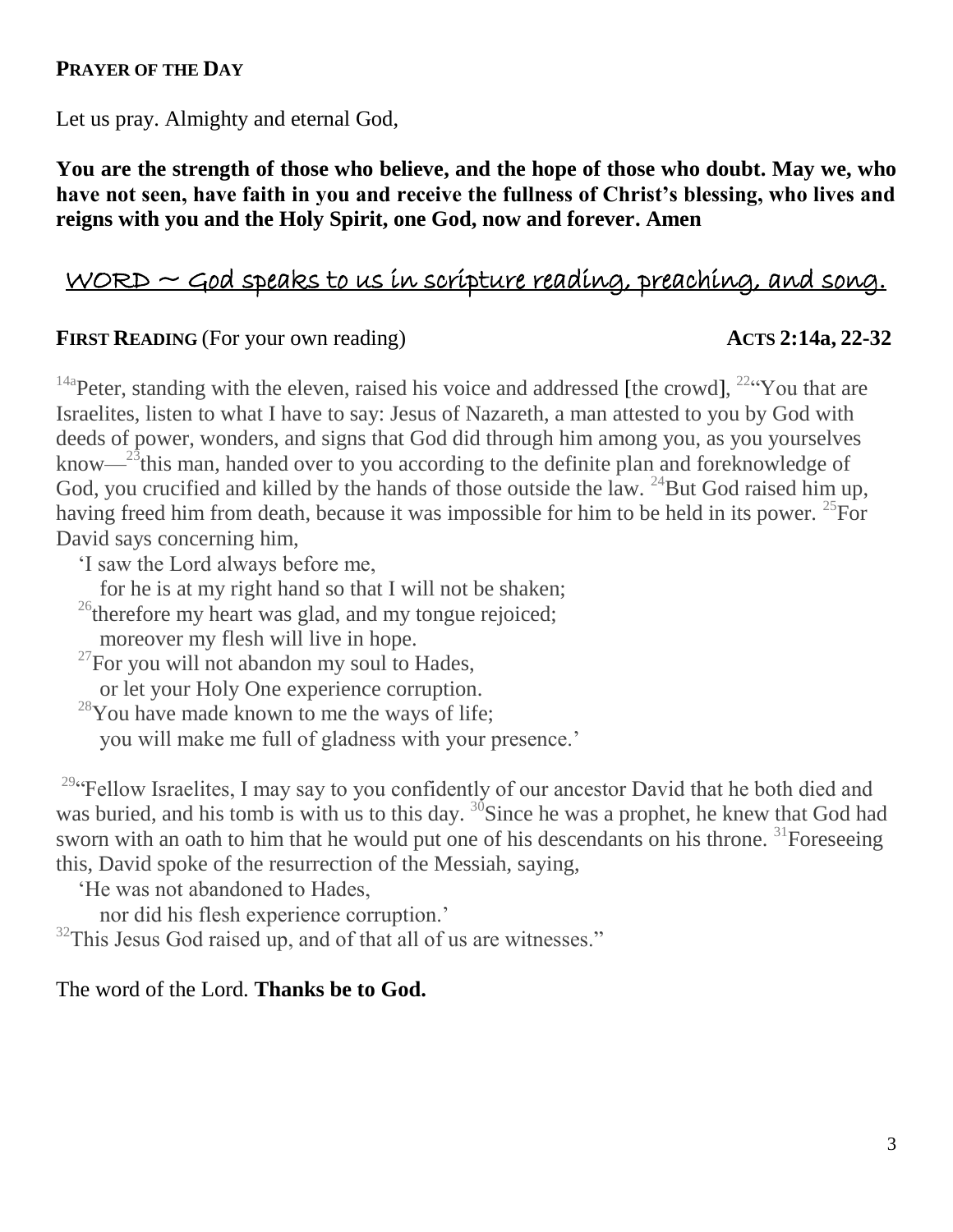# **PSALM 16** (For your own reading)

<sup>1</sup>Protect me, O God, for I take refuge in you; I have said to the LORD, "You are my Lord, my good above all other." <sup>2</sup>**All my delight is in the godly that are in the land, upon those who are noble among the people.** <sup>3</sup>But those who run after other gods shall have their troubles multiplied. 4 **I will not pour out drink offerings to such gods, never take their names upon my lips.**  $5$ O LORD, you are my portion and my cup; it is you who uphold my lot. <sup>6</sup>**My boundaries enclose a pleasant land; indeed, I have a rich inheritance.**  $7$ I will bless the LORD who gives me counsel; my heart teaches me night after night. 8 **I have set the LORD always before me; because God is at my right hand, I shall not be shaken.** <sup>9</sup>My heart, therefore, is glad, and my spirit rejoices; my body also shall rest in hope. <sup>10</sup>**For you will not abandon me to the grave, nor let your holy one see the pit.**  $11$ You will show me the path of life; in your presence there is fullness of joy, and in your right hand are pleasures forevermore.

# **SECOND READING FIRST PETER 1:3-9**

<sup>3</sup>Blessed be the God and Father of our Lord Jesus Christ! By his great mercy he has given us a new birth into a living hope through the resurrection of Jesus Christ from the dead, <sup>4</sup> and into an inheritance that is imperishable, undefiled, and unfading, kept in heaven for you,  $5$  who are being protected by the power of God through faith for a salvation ready to be revealed in the last time.  ${}^{6}$ In this you rejoice, even if now for a little while you have had to suffer various trials,  ${}^{7}$ so that the genuineness of your faith—being more precious than gold that, though perishable, is tested by fire—may be found to result in praise and glory and honor when Jesus Christ is revealed. <sup>8</sup>Although you have not seen him, you love him; and even though you do not see him now, you believe in him and rejoice with an indescribable and glorious joy, <sup>9</sup> for you are receiving the outcome of your faith, the salvation of your souls.

The word of the Lord. **Thanks be to God.**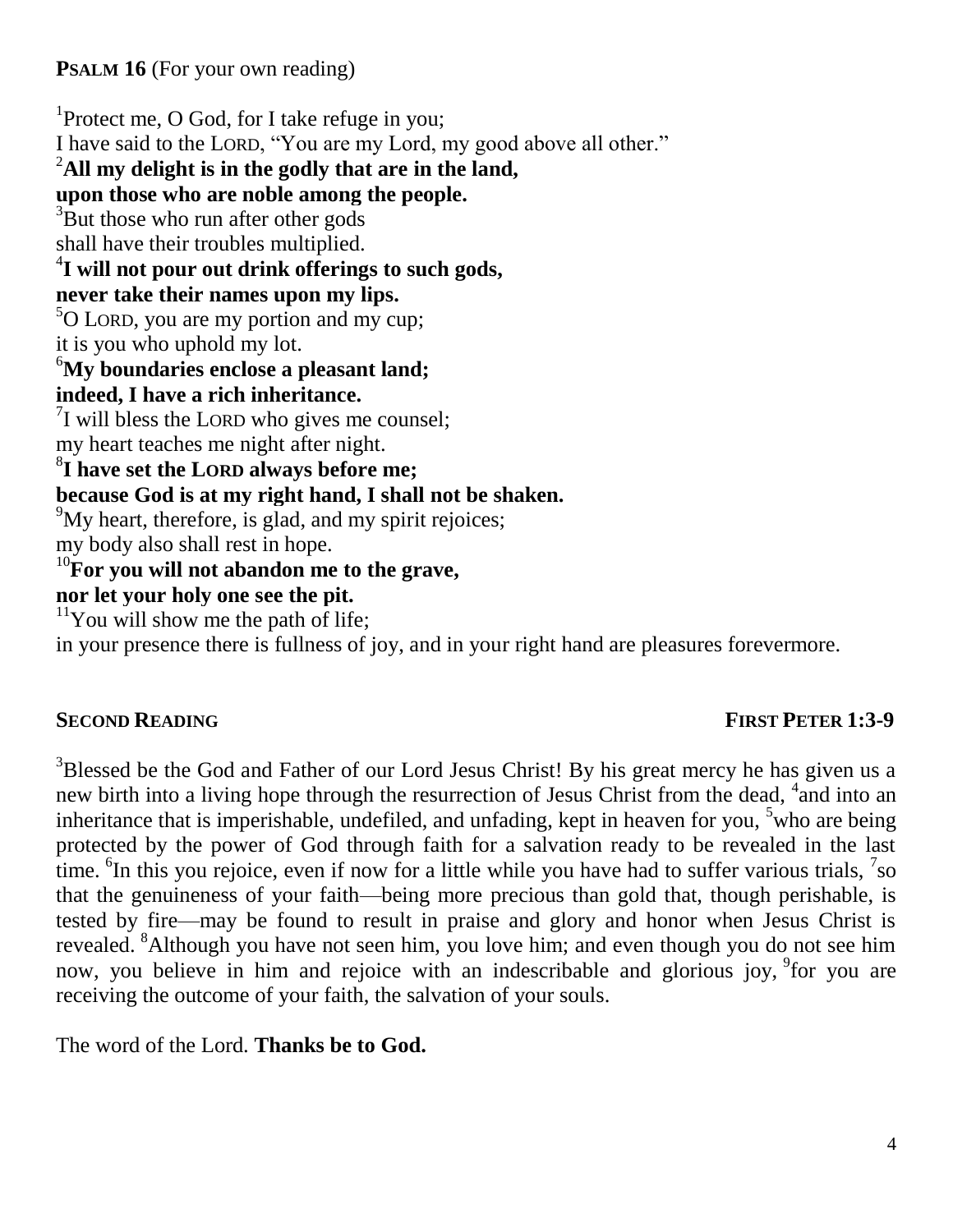

**GOSPEL JOHN 20:19-31**

The holy gospel according to Saint John, the 20<sup>th</sup> chapter**. Glory to you, O Lord.** 

<sup>19</sup>When it was evening on that day, the first day of the week, and the doors of the house where the disciples had met were locked for fear of the Jews, Jesus came and stood among them and said, "Peace be with you." <sup>20</sup>After he said this, he showed them his hands and his side. Then the disciples rejoiced when they saw the Lord. <sup>21</sup> Jesus said to them again, "Peace be with you. As the Father has sent me, so I send you." <sup>22</sup>When he had said this, he breathed on them and said to them, "Receive the Holy Spirit.<sup>23</sup>If you forgive the sins of any, they are forgiven them; if you retain the sins of any, they are retained."

 $24$ But Thomas (who was called the Twin), one of the twelve, was not with them when Jesus came. <sup>25</sup>So the other disciples told him, "We have seen the Lord." But he said to them, "Unless I see the mark of the nails in his hands, and put my finger in the mark of the nails and my hand in his side, I will not believe."

 $^{26}$ A week later his disciples were again in the house, and Thomas was with them. Although the doors were shut, Jesus came and stood among them and said, "Peace be with you."  $27$ Then he said to Thomas, "Put your finger here and see my hands. Reach out your hand and put it in my side. Do not doubt but believe." <sup>28</sup>Thomas answered him, "My Lord and my God!" <sup>29</sup>Jesus said to him, "Have you believed because you have seen me? Blessed are those who have not seen and yet have come to believe."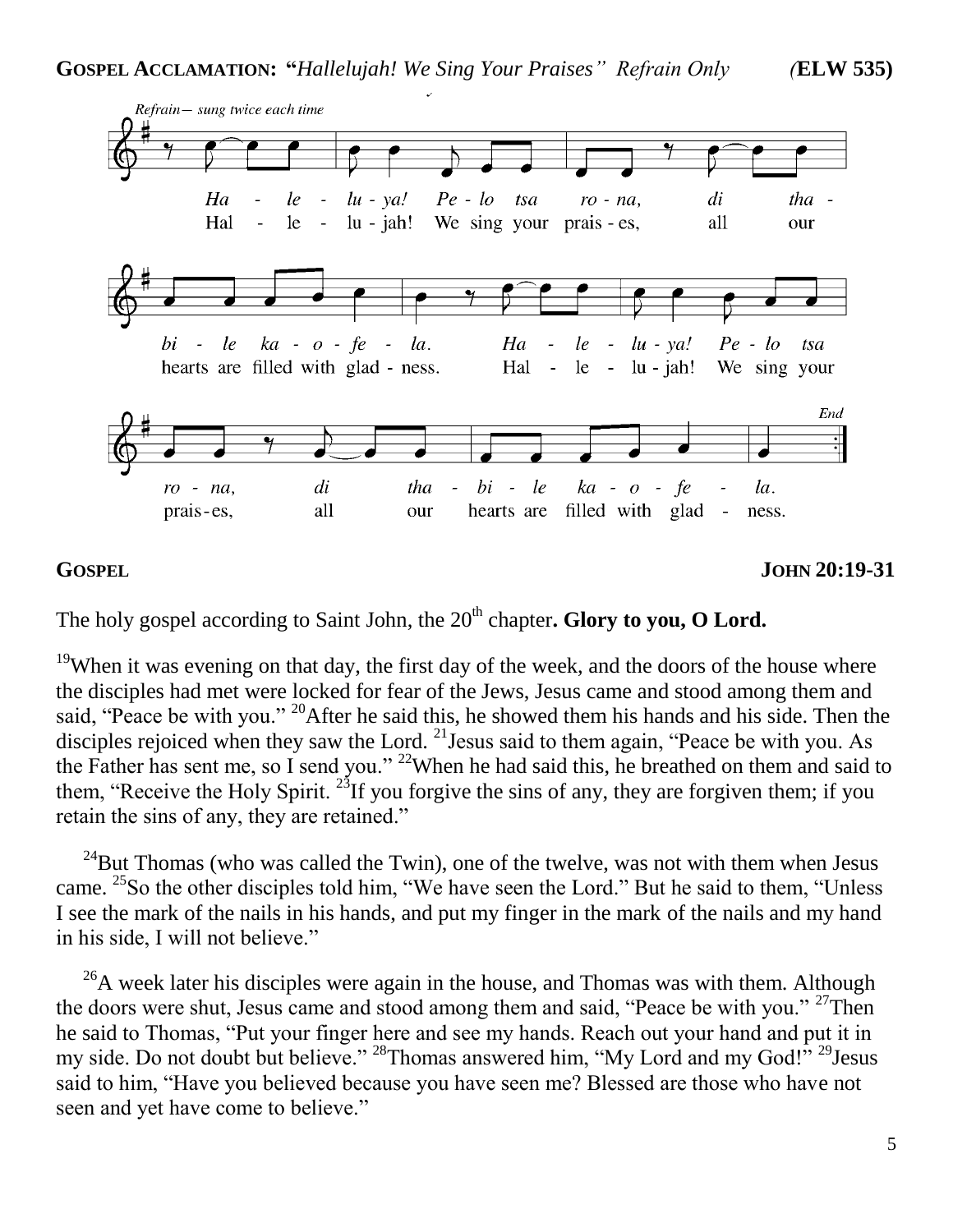$30$ Now Jesus did many other signs in the presence of his disciples, which are not written in this book. <sup>31</sup>But these are written so that you may come to believe that Jesus is the Messiah, the Son of God, and that through believing you may have life in his name.

This is the gospel of the Lord. **Praise to you, O Christ.** 

**HOMILY** *Silence for reflection follows the homily.*

**HYMN OF THE DAY "***The Risen Christ"* **(ELW 390)**Christ, who walks on feet The ris - en wound-ed  $\mathbf{1}$  $\overline{2}$ The ris - en Christ. who stands with wound-ed side, The ris - en breaks with wound-ed hand 3 Christ. who May we, Christ's bod stand  $\overline{4}$ у, walk and serve and 6 from gar den tomb through dark-ened cit street,  $\overline{a}$ y breathes his Spir - it them bide out on to a those who the bread for fail to un der stand, with those  $op$ pressed in this and ev 'ry land, **d.** locks the door un  $\sim$   $^{-1}$ of grief, de - spair, and fear, whose faith still wa who dare not be lieve: vers.  $\sim$  $\overline{a}$ re  $\mathbf{r}$ veals  $him$ self.  $\rm{de}$  $\sim$ spite their  $\ln -$  g'ring tears, till all blessed and bless - ing are can be, a speaks word of peace to all who hear. and a new grace, new strength, new pur - pose they  $re$ ceive. flames their hearts, then  $quick - ly$ dis  $en$  $ap$ pears. Christ stored  $\mathbf{in}$ true hu - man re  $\blacksquare$ to i ty.

Text: Nigel Weaver, b. 1952 Music: WOODLANDS, Walter Greatorex, 1877–1949 Text © 1993 Nigel Weaver. Music © Oxford University Press. Used by permission.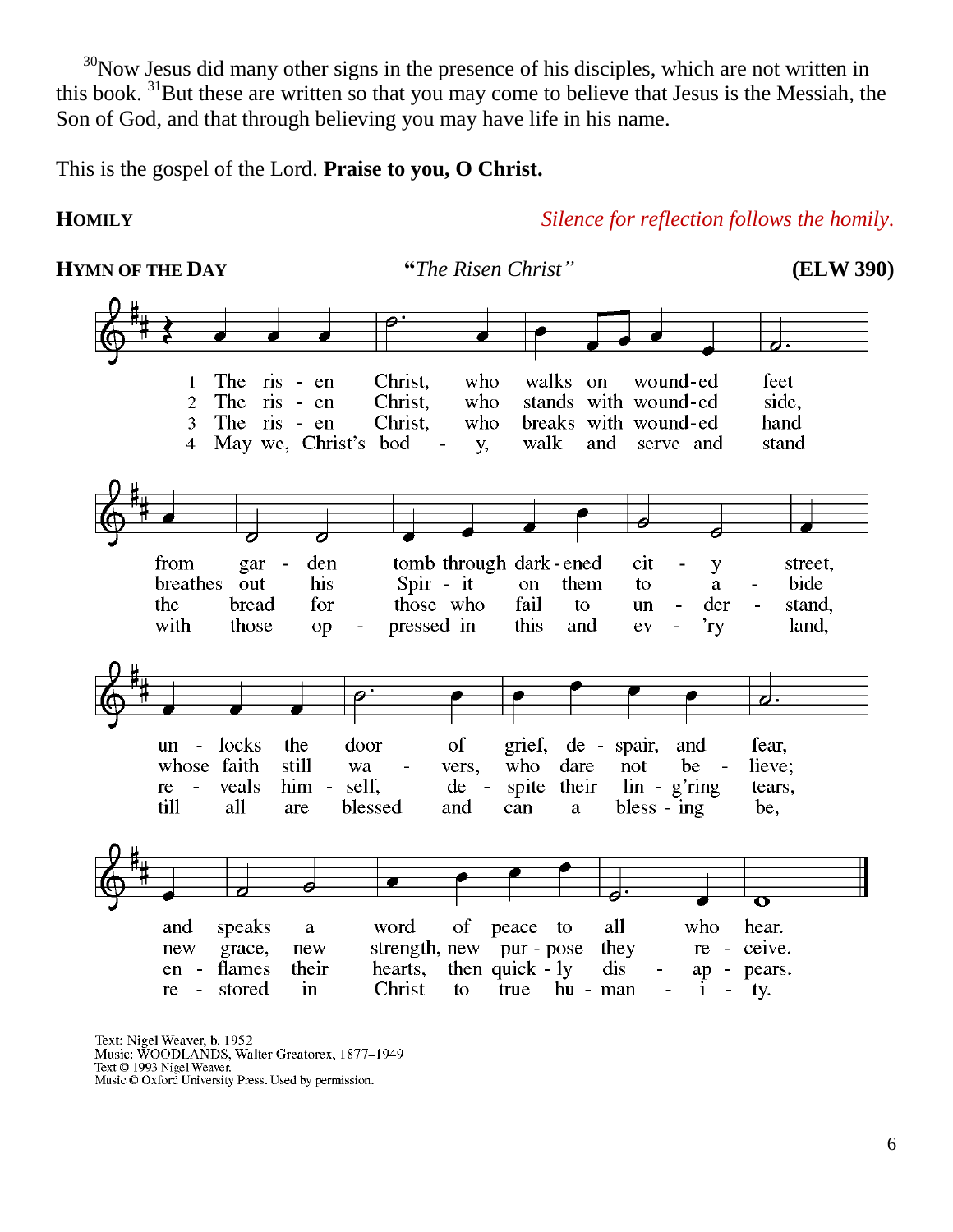# **THE NICENE CREED**

**We believe in one God, the Father, the Almighty, maker of heaven and earth, of all that is, seen and unseen.**

**We believe in one Lord, Jesus Christ, the only Son of God, eternally begotten of the Father, God from God, Light from Light, true God from true God, begotten, not made, of one Being with the Father; through him all things were made. For us and for our salvation he came down from heaven, was incarnate of the Holy Spirit and the virgin Mary and became truly human. For our sake he was crucified under Pontius Pilate; he suffered death and was buried. On the third day he rose again in accordance with the scriptures; he ascended into heaven and is seated at the right hand of the Father. He will come again in glory to judge the living and the dead, and his kingdom will have no end.**

**We believe in the Holy Spirit, the Lord, the giver of life, who proceeds from the Father and the Son, who with the Father and the Son is worshiped and glorified, who has spoken through the prophets. We believe in one holy catholic and apostolic church. We acknowledge one baptism for the forgiveness of sins. We look for the resurrection of the dead, and the life of the world to come. Amen**

### **PRAYERS OF INTERCESSION & THE PEACE**

*Each petition ends: Hear us, O God. Your mercy is great. The Pastor and the Assembly greet each other in the peace of Christ.*

**MUSICAL OFFERING** *(Pause and listen as desired)*

# **OFFERING**

*This is normally the place in the service where we would collect the offering. We do understand that this pandemic is making many people uneasy, and that finances are a concern for some among us. We do ask that you please remember that our expenses continue, as well, even while we are practicing social distancing; that we still have bills to pay and the day to day costs of running a church to cover. We humbly and prayerfully ask that – if at all possible – you continue to be faithful to your financial commitment to Grace.* 

# **THE LORD'S PRAYER**

Lord, remember us in your kingdom, and teach us to pray:

**Our Father, who art in heaven, hallowed be thy name, thy kingdom come, thy will be done, on earth as it is in heaven. Give us this day our daily bread; and forgive us our trespasses, as we forgive those who trespass against us; and lead us not into temptation, but deliver us from evil. For thine is the kingdom, and the power, and the glory, forever and ever. Amen**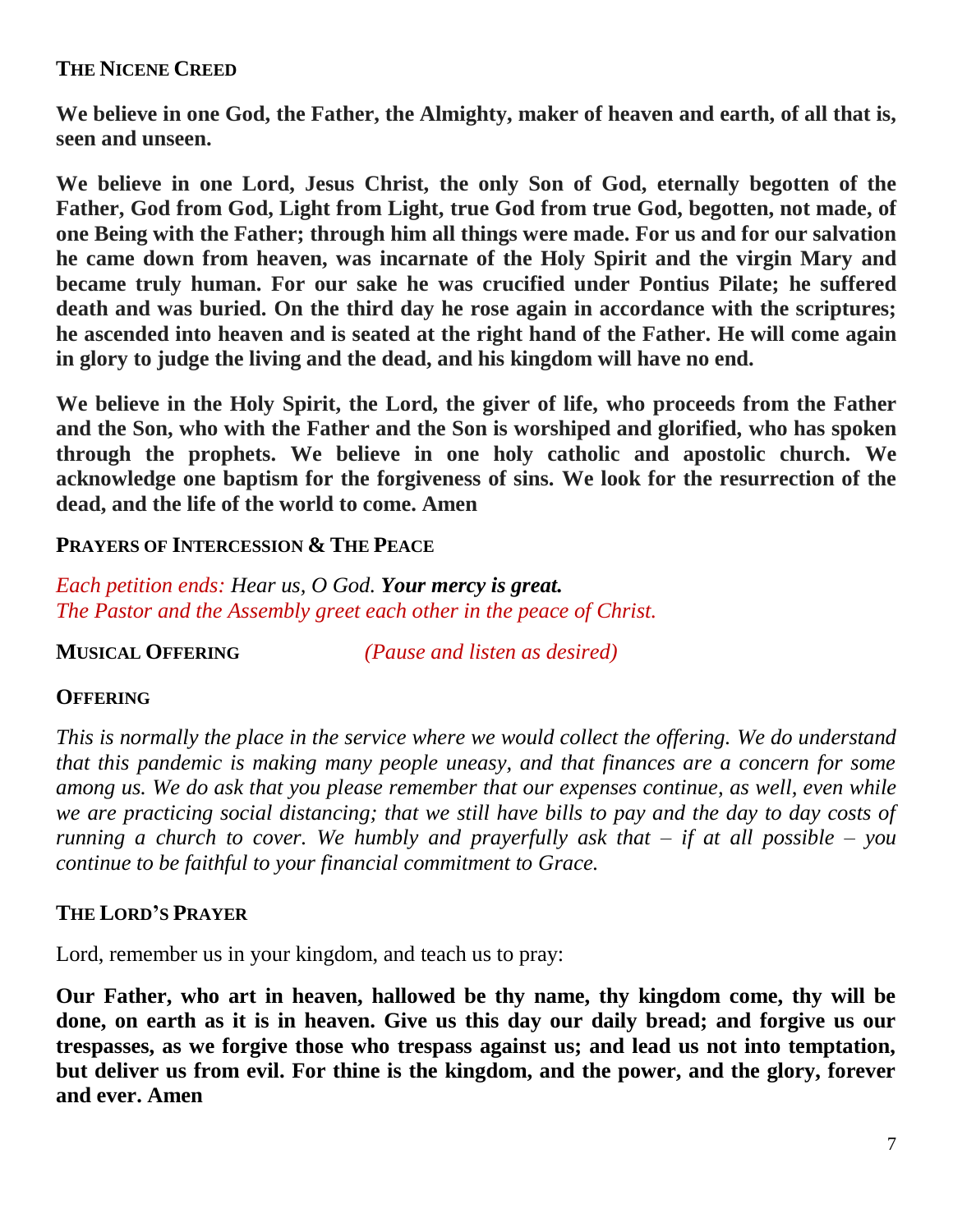**MUSICAL OFFERING** *(Pause and listen as desired)*

### **CONCLUDING PRAYER**

Almighty God, we humbly thank you for your goodness to us and to all that you have made. We praise you for your creation, for keeping us and all things in your care, and for all the blessings of life. Above all, we bless you for your immeasurable love in redeeming the world by our Lord, Jesus Christ. Give us such an awareness of your mercies that with thankful hearts we praise you, not only with our lips, but in our lives, by giving ourselves to your service and by living into your gifts of holiness and righteousness all of our days; through Jesus Christ, our risen Lord, to whom, with you and the Holy Spirit, be all worship and praise, now and forever. **Amen (ELW p. 74)**

# $S$ ENDING  $\sim$  God blesses us and sends us in mission to the world.

### **BLESSING**

May the One who brought forth Jesus from the dead raise you to new life, fill you with hope, and turn your mourning into dancing. Almighty God, Father,  $\pm$  Son, and Holy Spirit, bless you now and forever. **Amen**

### **SENDING HYMN – SEE LAST PAGE**

**-------------------------------------------------------------------------------------------------------------------**

### **DISMISSAL**

Christ is risen, just as he said. Go in peace. Share the good news. Alleluia! **We will! Thanks be to God. Alleluia!**

# Grace Lutheran Church **2919 Miccosukee Road, Tallahassee, FL 32308 www.gracelutheran.faith**

**MINISTERS: All the people of God PASTOR:** Rev. Jennifer M. Kopacz ~ [pastorjenn@rocketmail.com](mailto:pastorjenn@rocketmail.com) **PASTOR'S CELL PHONE:** 850-800-7197 **CHURCH OFFICE PHONE:** 850-877-5423 **CHURCH OFFICE ADMINISTRATOR:** Lisa D. Rubin ~ [graceluthch@earthlink.net](mailto:graceluthch@earthlink.net) **DIRECTOR OF MUSIC:** Anthony Warrington ~ [windkeys@gmail.com](mailto:windkeys@gmail.com) **CHANCEL CHOIR DIRECTOR:** Leslie Heffner – [heffnerl@gmail.com](mailto:heffnerl@gmail.com)